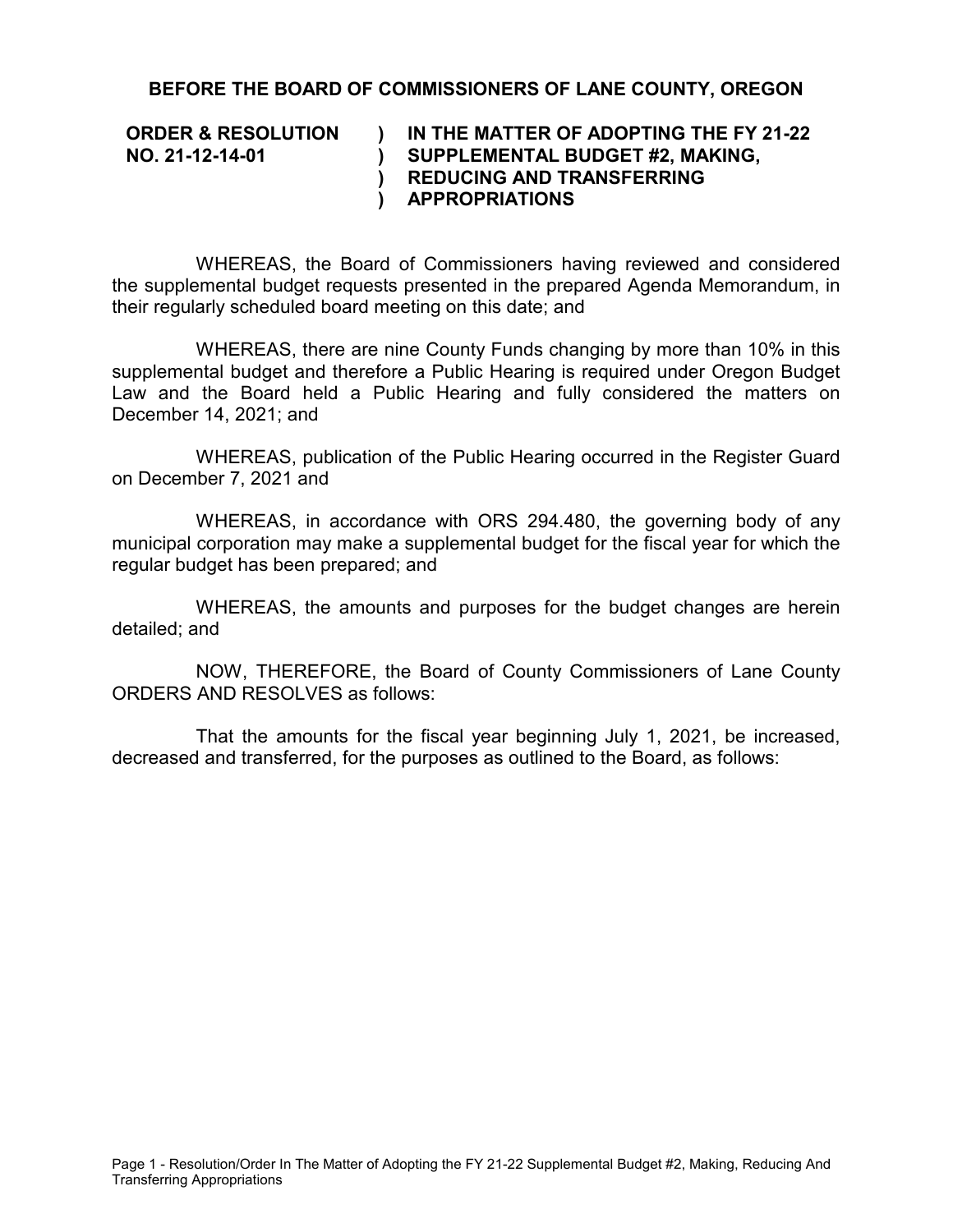| <b>General Fund 124</b>                    |                      | Authorized |                |
|--------------------------------------------|----------------------|------------|----------------|
|                                            | <b>Change Amount</b> | FTE Chg    | New Fund Total |
| Resources                                  | 4,784,824            |            | 130,835,136    |
| <b>Assessment &amp; Taxation</b>           | 0                    | 0.00       | 7,373,982      |
| <b>County Administration</b>               | 0                    | 0.00       | 16,540,452     |
| <b>County Counsel</b>                      | 0                    | 0.00       | 2,170,835      |
| <b>District Attorney</b>                   | 97,402               | 0.00       | 11,760,023     |
| <b>Human Resources</b>                     | 168,491              | 3.00       | 3,898,274      |
| Public Safety (Sheriff's Office)           | 300,696              | 1.00       | 36,287,132     |
| Lane County Office of Emergency Management | 65,839               | 1.00       | 857,744        |
| Lane County Office of Data & Analytics     | $\mathbf 0$          | 0.00       | 294,246        |
|                                            |                      |            |                |
| Not Allocated to Organizational Unit:      |                      |            |                |
| Materials & Services                       | 505,153              | 0.00       | 2,757,128      |
| Capital                                    | 0                    | 0.00       | 0              |
| <b>Transfers Out</b>                       | 1,319,260            | 0.00       | 19,347,835     |
| Contingency                                | 0                    | 0.00       | 1,020,000      |
|                                            |                      |            |                |
| <b>Total Fund Appropriations</b>           | 2,456,841            | 5.00       | 102,307,651    |
| <b>PARKS &amp; OPEN SPACES FUND 216</b>    |                      | Authorized |                |
|                                            |                      |            |                |
|                                            | <b>Change Amount</b> | FTE Chg    | New Fund Total |
| Resources                                  | 1,522,316            |            | 6,558,949      |
| <b>Public Works</b>                        | 734,716              | 0.00       | 5,276,275      |
| Not Allocated to Organizational Unit:      |                      |            |                |
| <b>Transfers Out</b>                       | 0                    |            | 72,875         |
| Contingency                                | 0                    |            | 191,609        |
|                                            |                      |            |                |
| <b>Total Fund Appropriations</b>           | 734,716              | 0.00       | 5,540,759      |
| <b>LAW LIBRARY FUND 222</b>                |                      | Authorized |                |
|                                            |                      | FTE Chg    | New Fund Total |
| Resources                                  | <b>Change Amount</b> |            | 816,780        |
|                                            | (24, 626)            |            |                |
| <b>County Administration</b>               | 0                    | 0.00       | 322,587        |
|                                            |                      |            |                |
| Not Allocated to Organizational Unit:      |                      |            |                |
| Contingency                                | (24, 626)            |            | 71,975         |
| <b>Total Fund</b>                          | (24, 626)            | 0.00       | 394,562        |
|                                            |                      |            |                |
| <b>GENERAL ROAD FUND 225</b>               |                      | Authorized |                |
|                                            | Change Amount        | FTE Chg    | New Fund Total |
| Resources                                  | 9,798,133            |            | 91,955,180     |
| <b>Public Works</b>                        | 6,285,640            | 2.00       | 58,832,753     |
|                                            |                      |            |                |
| Not Allocated to Organizational Unit:      |                      |            |                |
| <b>Transfers Out</b>                       | 0                    |            | 2,220,408      |
| Contingency                                | 0                    |            | 4,528,789      |
|                                            |                      |            |                |
| <b>Total Fund Appropriations</b>           | 6,285,640            | 2.00       | 65,581,950     |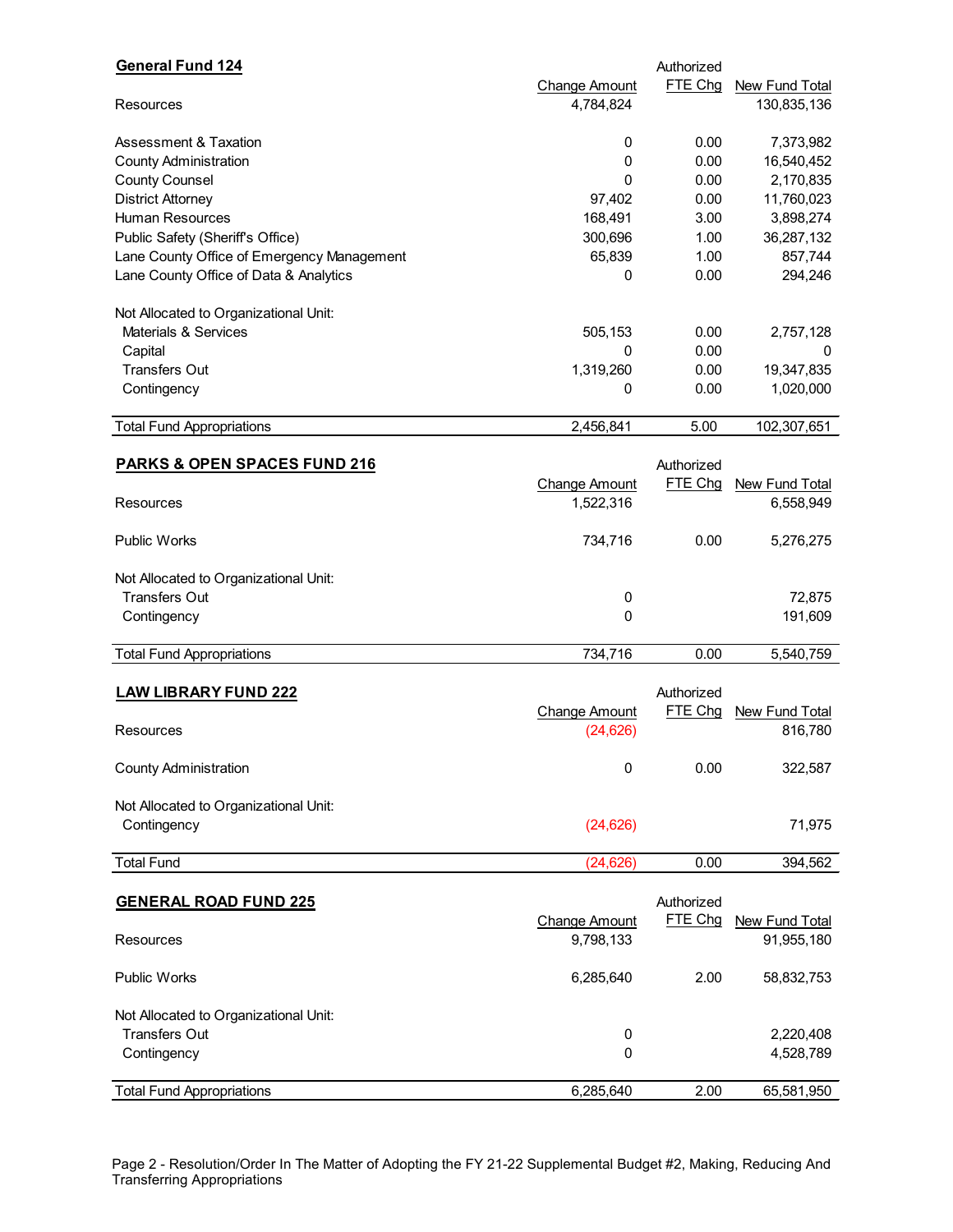| <b>LIQUOR LAW ENFORCEMENT FUND 231</b>                                       |                                    | Authorized            |                             |
|------------------------------------------------------------------------------|------------------------------------|-----------------------|-----------------------------|
| Resources                                                                    | <b>Change Amount</b><br>(6, 359)   | FTE Chg               | New Fund Total<br>55,141    |
| <b>District Attorney</b>                                                     | 0                                  | 0.00                  | 15,157                      |
| Not Allocated to Organizational Unit:<br>Contingency                         | (6, 359)                           |                       | 39,984                      |
| <b>Total Fund</b>                                                            | (6, 359)                           | 0.00                  | 55,141                      |
| <b>PUBLIC LAND CORNER PRESERVATION FUND 240</b>                              | <b>Change Amount</b>               | Authorized<br>FTE Chg | New Fund Total              |
| Resources                                                                    | 162,407                            |                       | 1,950,409                   |
| <b>Public Works</b>                                                          | 62,952                             | 1.00                  | 484,610                     |
| Not Allocated to Organizational Unit:<br>Contingency                         | 10,373                             |                       | 52,539                      |
| <b>Total Fund</b>                                                            | 73,325                             | 1.00                  | 537,149                     |
| <b>COUNTY SCHOOL FUND 241</b><br>Resources                                   | <b>Change Amount</b><br>8,071      | Authorized<br>FTE Chg | New Fund Total<br>2,393,098 |
| Not Allocated to Organizational Unit:<br>Materials & Services                | 8,071                              |                       | 2,393,098                   |
| <b>Total Fund Appropriations</b>                                             | 8,071                              | 0.00                  | 2,393,098                   |
| <b>EXTENSION SERVICE FUND 242</b><br>Resources                               | <b>Change Amount</b><br>8,248      | Authorized<br>FTE Chg | New Fund Total<br>1,071,604 |
| Not Allocated to Organizational Unit:<br>Materials & Services                | 8,248                              |                       | 1,071,604                   |
| <b>Total Fund Appropriations</b>                                             | 8,248                              | 0.00                  | 1,071,604                   |
| <b>COUNTY CLERK FUND 244</b><br>Resources                                    | <b>Change Amount</b><br>(179, 033) | Authorized<br>FTE Chg | New Fund Total<br>448,865   |
| <b>County Administration</b>                                                 | $\pmb{0}$                          |                       | 61,891                      |
| Not Allocated to Organizational Unit:<br><b>Transfers Out</b><br>Contingency | $\pmb{0}$<br>0                     |                       | 109,964<br>80,670           |
| <b>Total Fund</b>                                                            | $\pmb{0}$                          | 0.00                  | 252,525                     |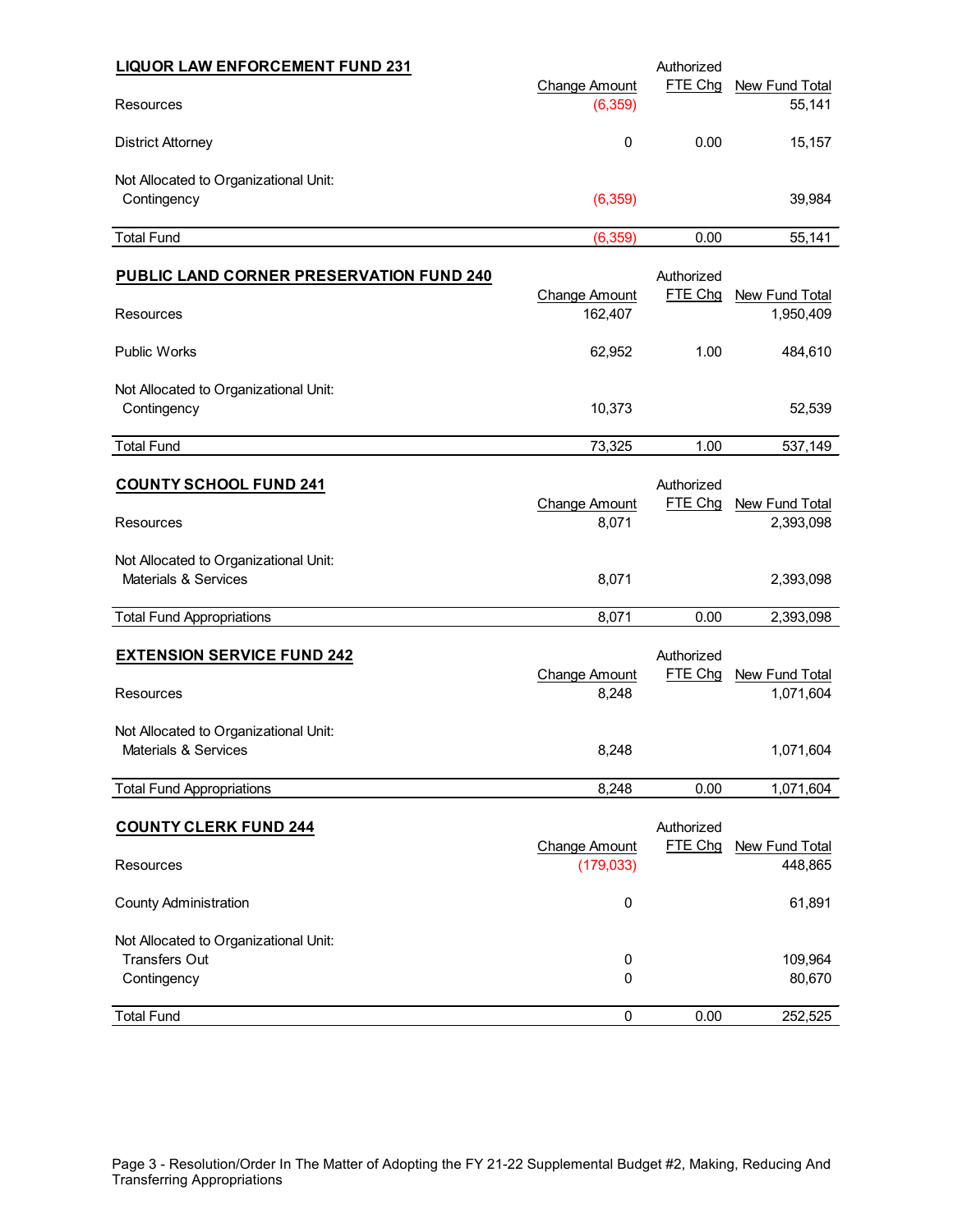| <b>TITLE III PROJECTS FUND 250</b>                                                                                  |                                     | Authorized            |                                             |
|---------------------------------------------------------------------------------------------------------------------|-------------------------------------|-----------------------|---------------------------------------------|
| <b>Resources</b>                                                                                                    | <b>Change Amount</b><br>53,509      | FTE Chg               | <b>New Fund Total</b><br>5,172,944          |
| Not Allocated to Organizational Unit:<br>Materials & Services                                                       | (91, 186)                           |                       | 1,639,879                                   |
| <b>Total Fund Appropriations</b>                                                                                    | (91, 186)                           | 0.00                  | 1,639,879                                   |
| <b>AMERICAN RESCUE PLAN FUND 255</b>                                                                                |                                     | Authorized            |                                             |
| Resources                                                                                                           | Change Amount<br>2,069,097          | FTE Chg               | New Fund Total<br>74,281,133                |
| Not Allocated to Organizational Unit:<br>Contingency                                                                | 0                                   |                       | 0                                           |
| <b>Total Fund</b>                                                                                                   | 0                                   | 0.00                  | 0                                           |
| <b>SPECIAL REVENUE FUND 260</b><br>Resources                                                                        | <b>Change Amount</b><br>3,944,459   | Authorized<br>FTE Chg | New Fund Total<br>43,831,076                |
| <b>County Administration</b><br><b>District Attorney</b><br>Public Safety (Sheriff's Office)<br><b>Public Works</b> | 358,386<br>351<br>427,345<br>99,826 | 2.00<br>1.00<br>1.00  | 13,889,587<br>1,268<br>8,035,302<br>262,880 |
| Not Allocated to Organizational Unit:<br>Materials & Services<br>Capital<br><b>Transfers Out</b><br>Contingency     | 528,397<br>0<br>393,179<br>177,423  |                       | 6,846,835<br>50,000<br>698,232<br>2,126,801 |
| <b>Total Fund Appropriations</b>                                                                                    | 1,984,907                           | 4.00                  | 31,910,905                                  |
| <b>INDUSTRIAL REVOLVING FUND 275</b><br>Resources                                                                   | <b>Change Amount</b><br>109,531     | Authorized            | FTE Chg New Fund Total<br>125,231           |
| Not Allocated to Organizational Unit:<br>Contingency                                                                | 0                                   |                       | 0                                           |
| <b>Total Fund</b>                                                                                                   | 0                                   | 0.00                  | 0                                           |
| <b>ANIMAL SERVICES FUND 283</b>                                                                                     | <b>Change Amount</b>                | Authorized<br>FTE Chg | <b>New Fund Total</b>                       |
| Resources                                                                                                           | 80,548                              |                       | 988,428                                     |
| <b>Public Works</b>                                                                                                 | $\pmb{0}$                           | 0.00                  | 804,093                                     |
| Not Allocated to Organizational Unit:<br>Contingency                                                                | (14, 507)                           |                       | 24,750                                      |
| <b>Total Fund</b>                                                                                                   | (14, 507)                           | 0.00                  | 828,843                                     |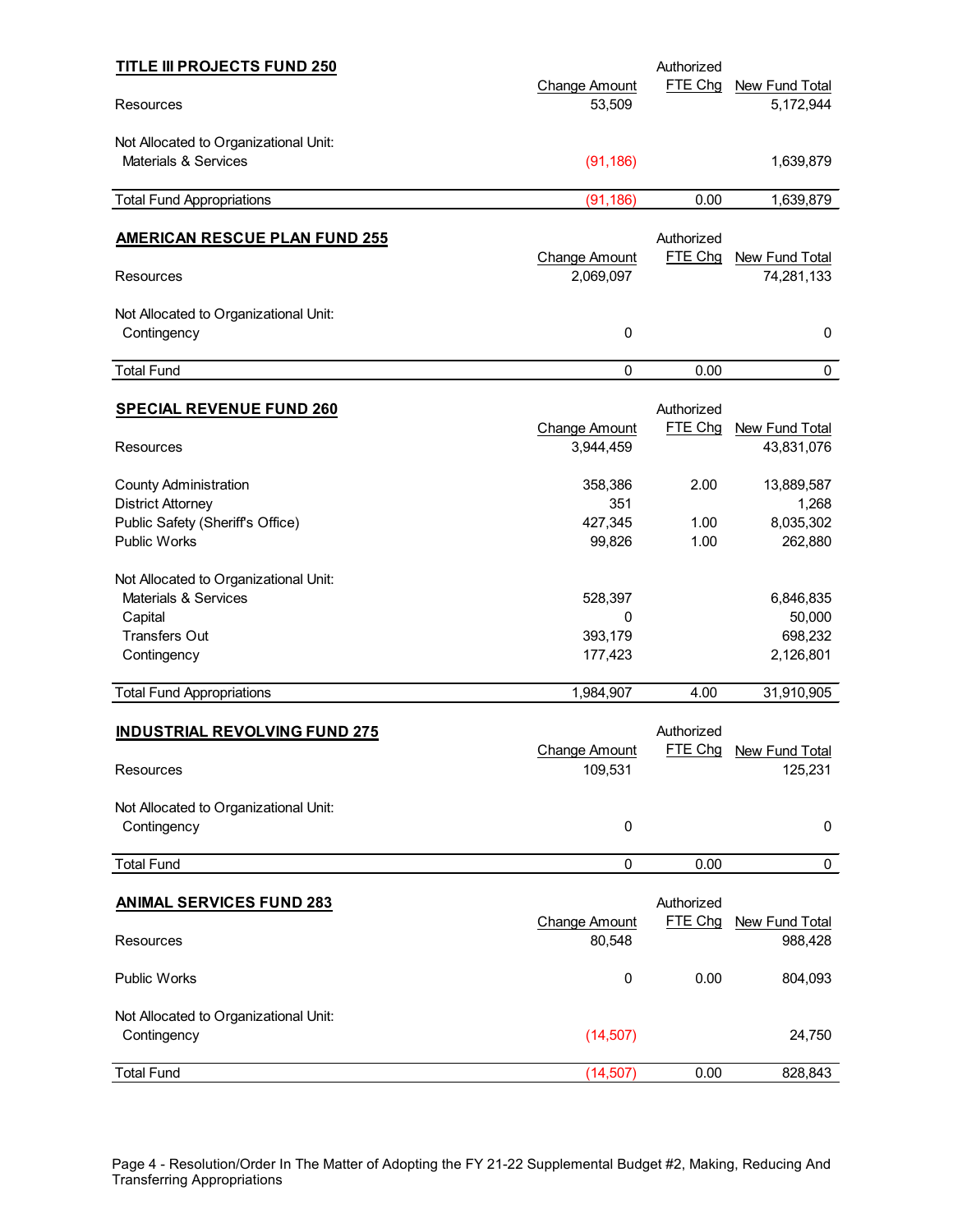| <b>INTERGOVERNMENTAL HUMAN SERVICES FUND 285</b>                             | <b>Change Amount</b>               | Authorized<br>FTE Chg | <b>New Fund Total</b>               |
|------------------------------------------------------------------------------|------------------------------------|-----------------------|-------------------------------------|
| Resources                                                                    | 37,771,100                         |                       | 108,499,297                         |
| <b>Health &amp; Human Services</b>                                           | 33,425,248                         | 2.99                  | 99,980,800                          |
| Not Allocated to Organizational Unit:<br><b>Transfers Out</b>                | 4,250,000                          |                       | 6,120,594                           |
| <b>Total Fund Appropriations</b>                                             | 37,675,248                         | 2.99                  | 106, 101, 394                       |
| <b>HEALTH &amp; HUMAN SERVICES FUND 286</b>                                  |                                    | Authorized            |                                     |
| Resources                                                                    | <b>Change Amount</b><br>35,492,454 | FTE Chg               | New Fund Total<br>179,368,894       |
| <b>Health &amp; Human Services</b>                                           | 16,884,333                         | 21.70                 | 145,237,200                         |
| Not Allocated to Organizational Unit:<br><b>Transfers Out</b><br>Contingency | 714,475<br>11,366,754              |                       | 6,408,337<br>18,097,187             |
| <b>Total Fund Appropriations</b>                                             | 28,965,562                         | 21.70                 | 169,742,724                         |
| <b>LANECARE FUND 287</b><br>Resources                                        | <b>Change Amount</b><br>9,640,800  | Authorized<br>FTE Chg | New Fund Total<br>17,740,600        |
| Not Allocated to Organizational Unit:<br><b>Transfers Out</b>                | 9,640,800                          |                       | 17,740,600                          |
| <b>Total Fund Appropriations</b>                                             | 9,640,800                          | 0.00                  | 17,740,600                          |
| <b>LOCAL OPTION TAX LEVY FUND 290</b><br>Resources                           | <b>Change Amount</b><br>655,241    | Authorized<br>FTE Chg | <b>New Fund Total</b><br>44,877,616 |
| Health & Human Services<br>Public Safety (Sheriff's Office)                  | 9,500<br>55,926                    | 0.00<br>1.00          | 2,319,262<br>19,971,840             |
| Not Allocated to Organizational Unit:<br>Contingency                         | 306,855                            |                       | 4,856,855                           |
| <b>Total Fund Appropriations</b>                                             | 372,281                            | 1.00                  | 27, 147, 957                        |
| <b>LANE EVENTS CENTER DEBT SERVICE FUND 323</b><br>Resources                 | <b>Change Amount</b><br>0          | Authorized<br>FTE Chg | New Fund Total<br>687,500           |
| Not Allocated to Organizational Unit:<br>Debt Service                        | $\pmb{0}$                          |                       | 687,500                             |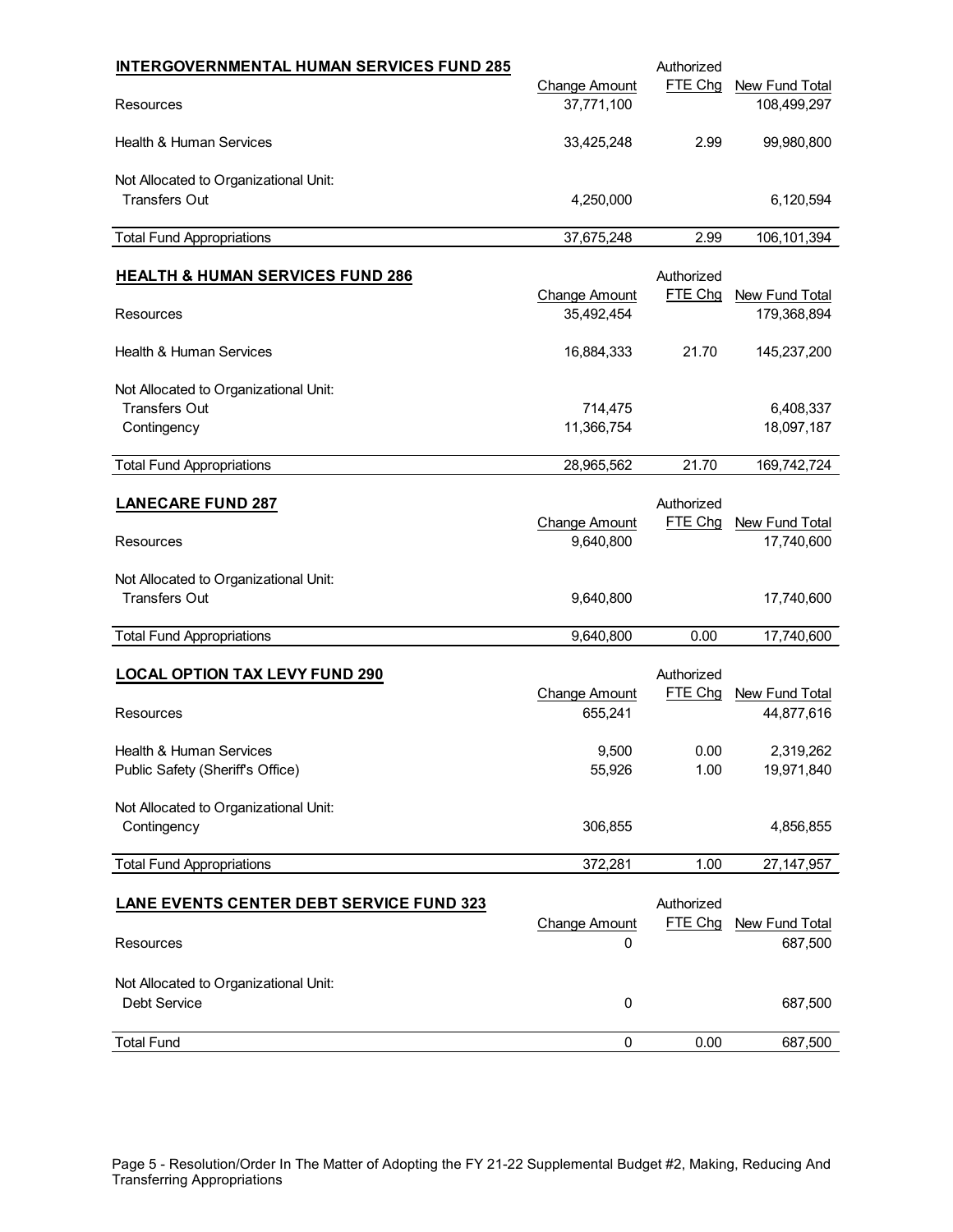| <b>SPECIAL OBLIGATION BOND RETIREMENT FUND 333</b>            |                      | Authorized            |                |
|---------------------------------------------------------------|----------------------|-----------------------|----------------|
|                                                               | Change Amount        | FTE Chg               | New Fund Total |
| Resources                                                     | 3,015,010            |                       | 5,017,760      |
|                                                               |                      |                       |                |
| Not Allocated to Organizational Unit:                         |                      |                       |                |
| Debt Service                                                  | 3,015,010            |                       | 4,666,824      |
| <b>Total Fund</b>                                             | 3,015,010            | 0.00                  | 4,666,824      |
|                                                               |                      |                       |                |
| <b>NOTES PAYABLE DEBT SERVICES FUND 341</b>                   |                      | Authorized            |                |
|                                                               | Change Amount        | FTE Chg               | New Fund Total |
| Resources                                                     | 1,194                |                       | 412,852        |
| Not Allocated to Organizational Unit:                         |                      |                       |                |
| Debt Service                                                  | 1,194                |                       | 412,852        |
|                                                               |                      |                       |                |
| <b>Total Fund</b>                                             | 1,194                | 0.00                  | 412,852        |
|                                                               |                      |                       |                |
| <b>CAPITAL IMPROVEMENT FUND 435</b>                           | <b>Change Amount</b> | Authorized<br>FTE Chg | New Fund Total |
| Resources                                                     | 7,245,092            |                       | 28,888,216     |
|                                                               |                      |                       |                |
| <b>County Administration</b>                                  | 6,990,854            |                       | 27,306,450     |
|                                                               |                      |                       |                |
| Not Allocated to Organizational Unit:<br><b>Transfers Out</b> | 0                    |                       | 1,282,508      |
| Contingency                                                   | 254,238              |                       | 299,258        |
|                                                               |                      |                       |                |
| <b>Total Fund Appropriations</b>                              | 7,245,092            | 0.00                  | 28,888,216     |
|                                                               |                      | Authorized            |                |
| <b>LANE EVENTS CENTER FUND 521</b>                            | <b>Change Amount</b> | FTE Chg               | New Fund Total |
| Resources                                                     | 1,281,331            |                       | 8,322,437      |
|                                                               |                      |                       |                |
| <b>Public Works</b>                                           | 120,000              | 0.00                  | 4,331,763      |
|                                                               |                      |                       |                |
| Not Allocated to Organizational Unit:<br><b>Transfers Out</b> |                      |                       | 527,391        |
| Contingency                                                   | 0<br>0               |                       | 96,731         |
|                                                               |                      |                       |                |
| <b>Total Fund Appropriations</b>                              | 120,000              | 0.00                  | 4,955,885      |
|                                                               |                      |                       |                |
| <b>SOLID WASTE DISPOSAL FUND 530</b>                          | <b>Change Amount</b> | Authorized<br>FTE Chg | New Fund Total |
| Resources                                                     | 11,509,775           |                       | 63,662,571     |
|                                                               |                      |                       |                |
| <b>Public Works</b>                                           | 680,000              | 0.00                  | 27,000,731     |
|                                                               |                      |                       |                |
| Not Allocated to Organizational Unit:<br><b>Transfers Out</b> | 4,762,000            |                       | 4,762,000      |
| Contingency                                                   | 13,926               |                       | 2,169,275      |
|                                                               |                      |                       |                |
| <b>Total Fund</b>                                             | 5,455,926            | 0.00                  | 33,932,006     |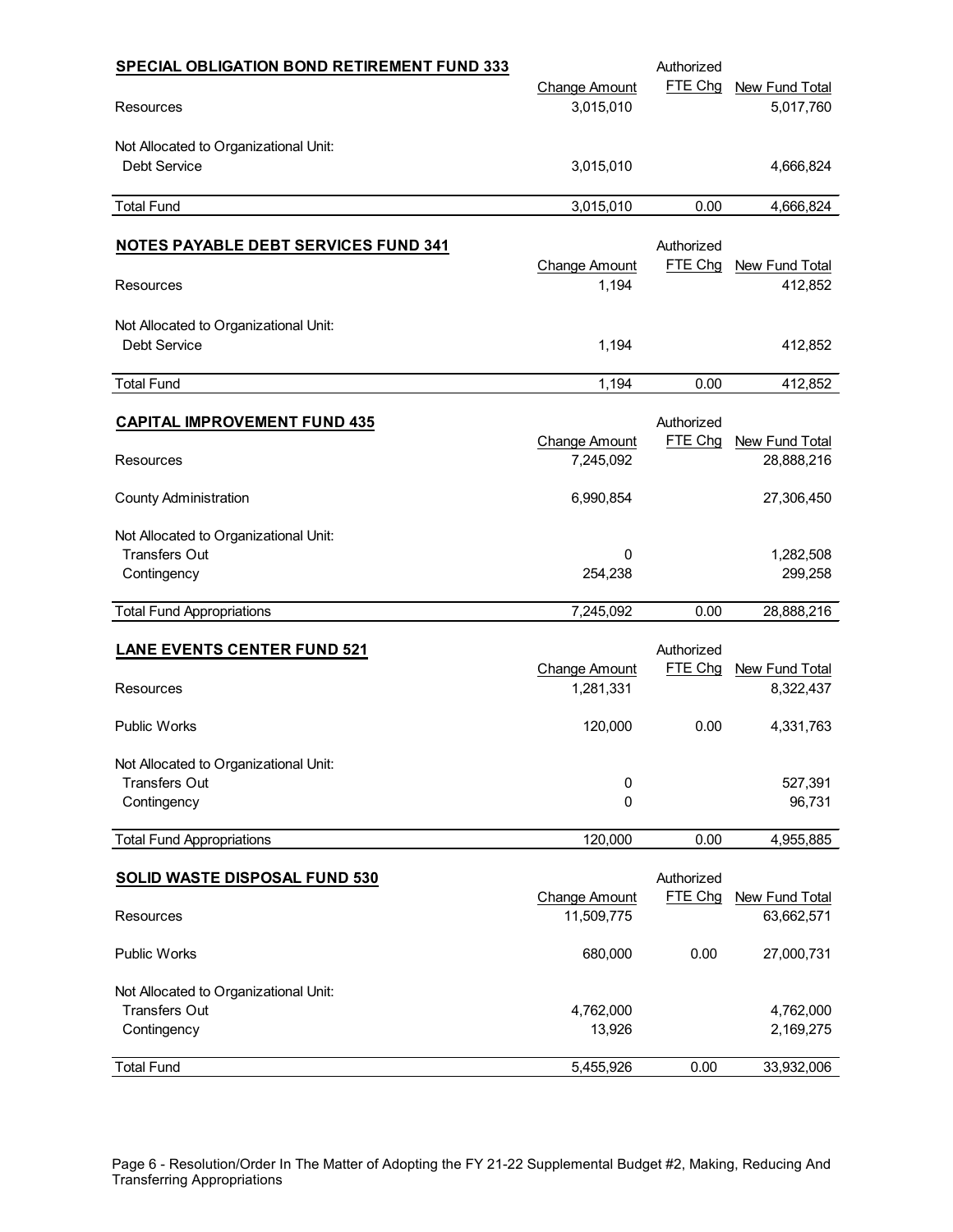| <b>CORRECTIONS COMMISSARY FUND 539</b>                                                                          |                                       | Authorized            |                                  |
|-----------------------------------------------------------------------------------------------------------------|---------------------------------------|-----------------------|----------------------------------|
| Resources                                                                                                       | <b>Change Amount</b><br>31,992        | FTE Chg               | New Fund Total<br>889,992        |
| Public Safety (Sheriff's Office)                                                                                | 0                                     |                       | 104,497                          |
| Not Allocated to Organizational Unit:<br>Contingency                                                            | 31,992                                |                       | 117,792                          |
| <b>Total Fund</b>                                                                                               | 31,992                                | 0.00                  | 222,289                          |
| <b>LAND MANAGEMENT FUND 570</b>                                                                                 |                                       | Authorized<br>FTE Chg |                                  |
| Resources                                                                                                       | <b>Change Amount</b><br>3,696,719     |                       | New Fund Total<br>17,009,954     |
| <b>Public Works</b>                                                                                             | 759,452                               |                       | 8,657,457                        |
| Not Allocated to Organizational Unit:<br><b>Transfers Out</b><br>Contingency                                    | 64,492<br>246,213                     |                       | 368,631<br>863,532               |
| <b>Total Fund Appropriations</b>                                                                                | 1,070,157                             | 0.00                  | 9,889,620                        |
| <b>SELF INSURANCE FUND 612</b><br>Resources                                                                     | <b>Change Amount</b><br>954,303       | Authorized<br>FTE Chg | New Fund Total<br>10,757,397     |
| Not Allocated to Organizational Unit:<br>Materials & Services<br>Contingency                                    | 350,000<br>0                          |                       | 3,247,178<br>300,000             |
| <b>Total Fund</b>                                                                                               | 350,000                               | 0.00                  | 3,547,178                        |
| <b>EMPLOYEE BENEFIT FUND 614</b><br>Resources                                                                   | <b>Change Amount</b><br>(2, 157, 182) | Authorized<br>FTE Chg | New Fund Total<br>90,072,710     |
| Not Allocated to Organizational Unit:<br><b>Materials &amp; Services</b><br><b>Transfers Out</b><br>Contingency | (831, 824)<br>0<br>0                  |                       | 78,765,818<br>211,215<br>750,000 |
| <b>Total Fund Appropriations</b>                                                                                | (831, 824)                            | 0.00                  | 79,727,033                       |
| <b>PENSION BOND FUND 615</b><br>Resources                                                                       | <b>Change Amount</b><br>(24,090)      | Authorized<br>FTE Chg | New Fund Total<br>13,446,363     |
| Not Allocated to Organizational Unit:<br><b>Materials &amp; Services</b><br>Debt Service                        | 0<br>0                                |                       | 6,285<br>8,484,475               |
| <b>Total Fund Appropriations</b>                                                                                | 0                                     | 0.00                  | 8,490,760                        |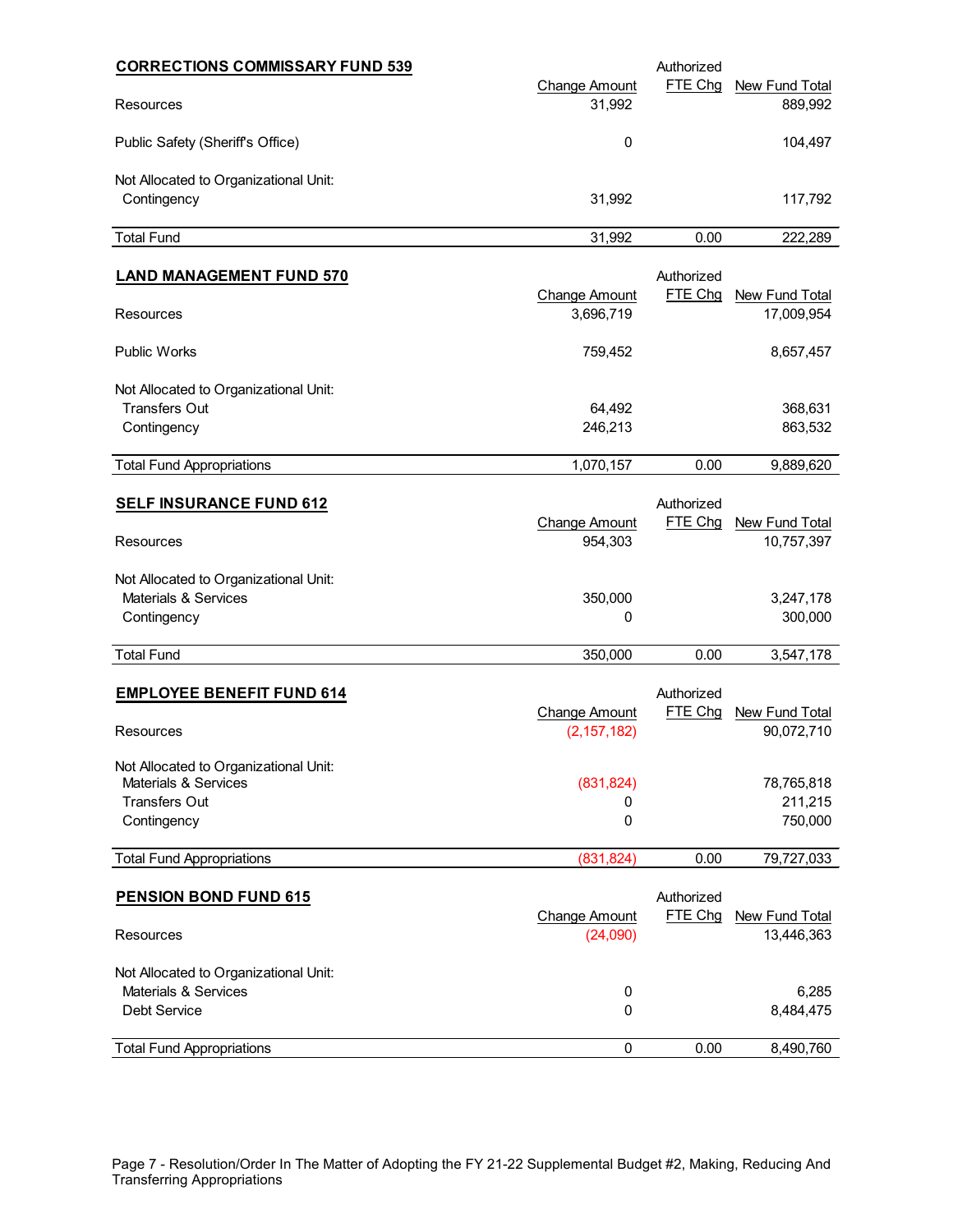| <b>MOTOR &amp; EQUIPMENT POOL FUND 619</b><br>Resources<br>Public Safety (Sheriff's Office) |               | Authorized |                                           |  |
|---------------------------------------------------------------------------------------------|---------------|------------|-------------------------------------------|--|
|                                                                                             | Change Amount | FTE Chq    | New Fund Total<br>38,775,188<br>2,164,633 |  |
|                                                                                             | 2,256,794     |            |                                           |  |
|                                                                                             | 0             |            |                                           |  |
| <b>Public Works</b>                                                                         | 190.226       | 0.00       | 11,785,650                                |  |
| Not Allocated to Organizational Unit:                                                       |               |            |                                           |  |
| <b>Transfers Out</b>                                                                        | 0             |            | 243,778                                   |  |
| Contingency                                                                                 | 865,128       |            | 3,195,832                                 |  |
| <b>Total Fund Appropriations</b>                                                            | 1,055,354     | 0.00       | 17,389,893                                |  |

| <b>INTERGOVERNMENTAL SERVICES FUND 627</b>           |                             | Authorized |                           |
|------------------------------------------------------|-----------------------------|------------|---------------------------|
| Resources                                            | Change Amount<br>(191, 813) | FTE Chg    | New Fund Total<br>884.476 |
| <b>County Administration</b>                         | 23,000                      |            | 675,704                   |
| Not Allocated to Organizational Unit:<br>Contingency | 0                           |            | 106,335                   |
| <b>Total Fund Appropriations</b>                     | 23,000                      | 0.00       | 782.039                   |

| <b>TECHNOLOGY REPLACEMENT FUND 653</b> |                      | Authorized |                |
|----------------------------------------|----------------------|------------|----------------|
|                                        | <b>Change Amount</b> | FTE Chq    | New Fund Total |
| Resources                              | 9,308                |            | 4,904,362      |
| <b>Technology Services</b>             | 821.663              |            | 2,720,656      |
| Not Allocated to Organizational Unit:  |                      |            |                |
| Contingency                            | (895, 972)           |            | 354.028        |
| <b>Total Fund Appropriations</b>       | (74,309)             | 0.00       | 3,074,684      |
|                                        |                      |            |                |

| <b>TECHNOLOGY SERVICES FUND 654</b>   |               | Authorized |                |
|---------------------------------------|---------------|------------|----------------|
|                                       | Change Amount | FTE Chq    | New Fund Total |
| <b>Resources</b>                      | (309, 896)    |            | 15,832,716     |
| <b>Technology Services</b>            | 64.220        | 0.00       | 15,394,130     |
| Not Allocated to Organizational Unit: |               |            |                |
| Contingency                           | (374, 116)    |            | 438,586        |
| <b>Total Fund</b>                     | (309, 896)    | 0.00       | 15,832,716     |

| <b>RETIREE BENEFIT TRUST FUND 714</b> |                      | Authorized |                |
|---------------------------------------|----------------------|------------|----------------|
|                                       | <b>Change Amount</b> | FTE Chq    | New Fund Total |
| <b>Resources</b>                      | 925.771              |            | 14,795,667     |
| Not Allocated to Organizational Unit: |                      |            |                |
| Materials & Services                  | 250                  |            | 3,254,222      |
| Contingency                           | 0                    |            | 250,000        |
| <b>Total Fund Appropriations</b>      | 250                  | 0.00       | 3,504,222      |